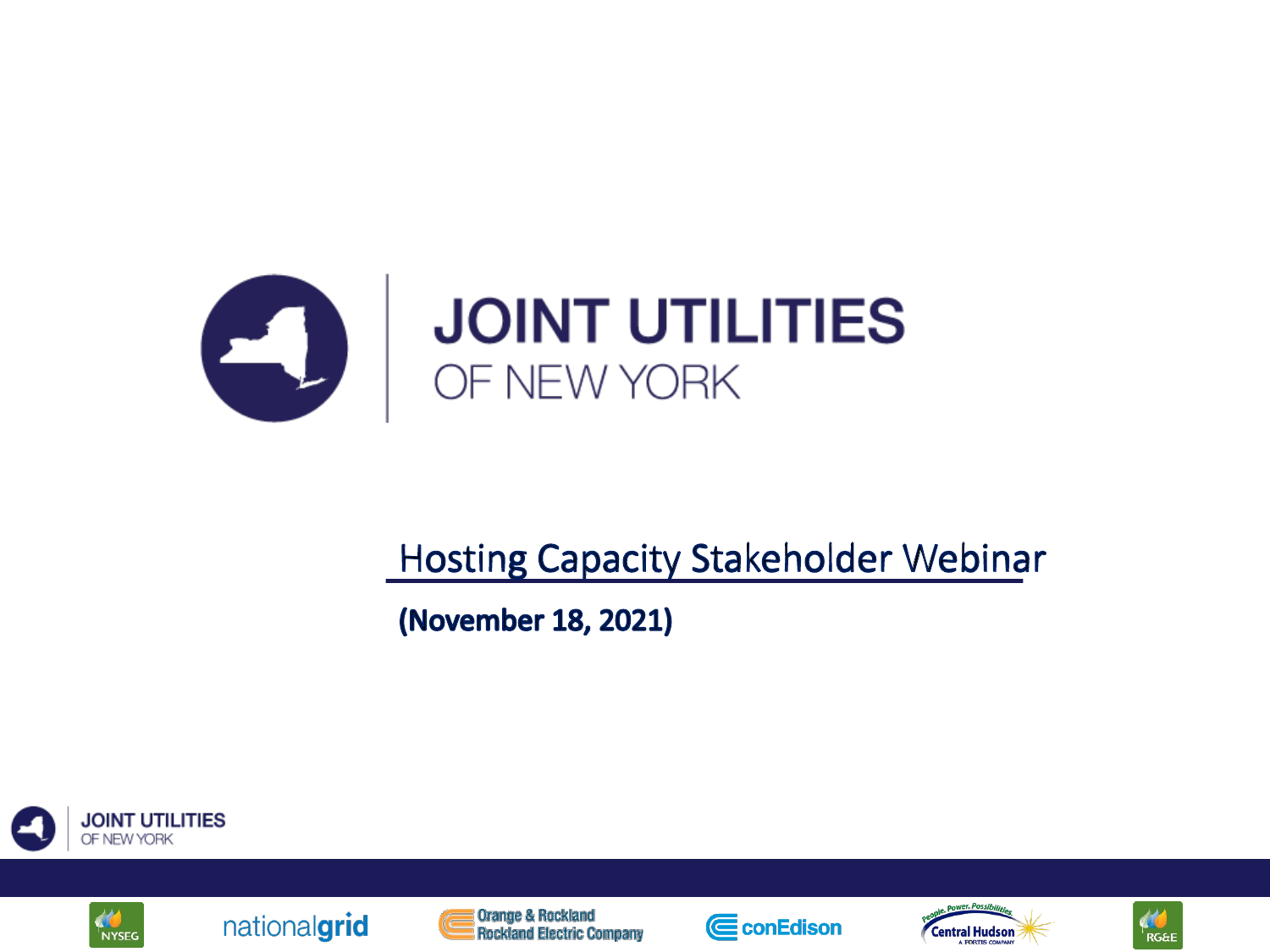## Engagement Group Ground Rules\*

- § All stakeholder engagement (Advisory Group and Engagement Group) meetings, webinars and information exchange are designed solely to provide an open forum or means for the expression of various points of view in compliance with antitrust laws.
- Under no circumstances shall stakeholder engagement activities be used as a means for competing companies to reach any understanding, expressed or implied, which tends to restrict competition, or in any way, to impair the ability of participating members to exercise independent business judgment regarding matters affecting competition or regulatory positions.
- Proprietary information shall not be disclosed by any participant during any stakeholder engagement meeting or its subgroups. In addition, no information of a secret or proprietary nature shall be made available to stakeholder engagement members.
- § All proprietary information which may nonetheless be publicly disclosed by any participant during any stakeholder engagement meeting or its subgroups shall be deemed to have been disclosed on a non-confidential basis, without any restrictions on use by anyone, except that no valid copyright or patent right shall be deemed to have been waived by such disclosure.
- AG & EG discussions will be open forums without attribution and no public documents by the AG or EG will be produced unless publication is agreed upon by the group.



*\*Ground Rules adapted from the JU Advisory Group*









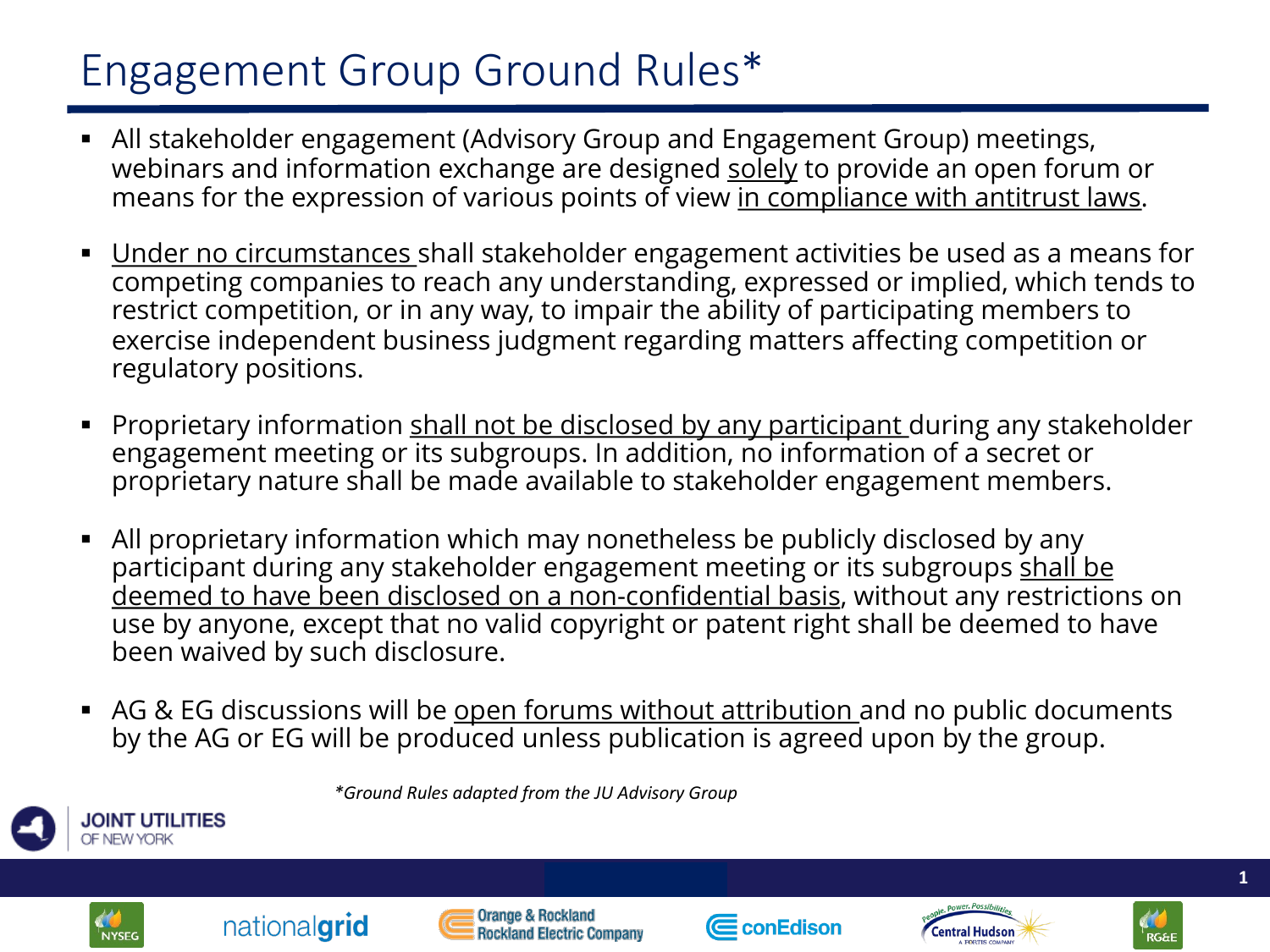| <b>Agenda Item</b>                                            | Time | <b>Meeting Goals</b>                                                                                              |
|---------------------------------------------------------------|------|-------------------------------------------------------------------------------------------------------------------|
| Introductions and Meeting<br>Goals                            | ~1   | • Provide an update on the JU's<br>most recent thinking towards the<br>draft storage hosting capacity<br>roadmap. |
| Discuss Initial JU Hosting<br>Capacity Roadmap for<br>Storage | ~15  | • Solicit input from energy storage<br>stakeholders on the latest draft<br>roadmap.                               |
| Discuss Analysis Criteria and<br>Approach                     | ~10  |                                                                                                                   |
| <b>Discuss Cost-Sharing</b><br>Mechanism                      | ~10  |                                                                                                                   |
| Open Discussion / Q&A                                         | ~25  |                                                                                                                   |



$$
\left(\begin{matrix} \mathbf{M} \\ \mathbf{N} \mathbf{Y} \mathbf{S} \mathbf{E} \mathbf{G} \end{matrix}\right)
$$





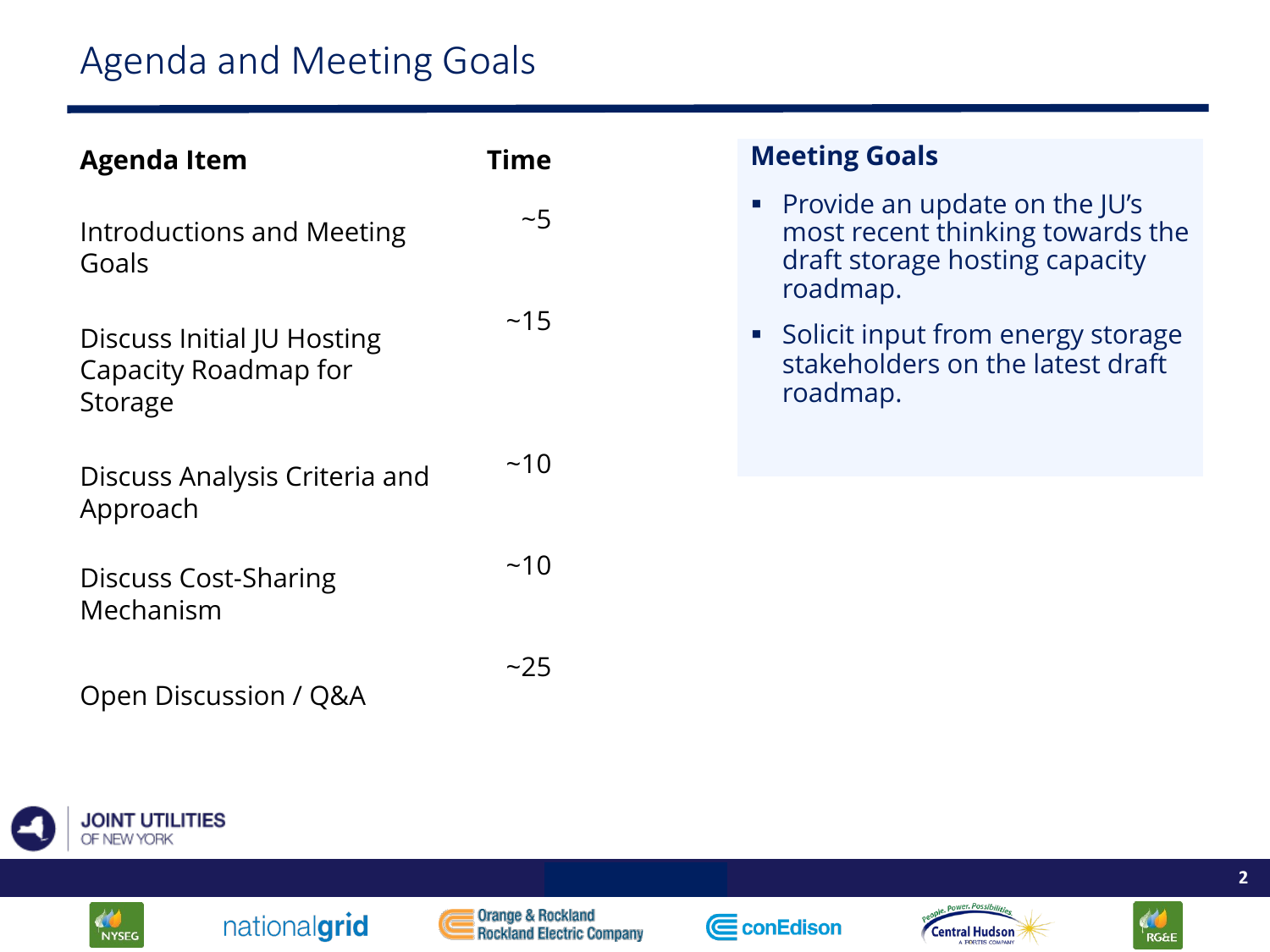### **In August, the JU presented**

- The initial storage hosting capacity map will be at a feeder-level
- 2 The JU are targeting an April 2022<br>
release date for the first storage hosting capacity map.
- 3 The storage hosting capacity map<br>
3 Will allow for toggling between load and generation hosting capacity.
- **4** The storage hosting capacity maps are for applications that connect via the NY state SIR

### **Due to stakeholder Feedback, the JU will…**

- § Show the additional storage connected on a monthly basis consistent with how PV is presented.
- § Consider 576-hour modeling in storage roadmap.
- § Add to the map sub-transmission circuits that can host distributed generation.
- § Show output consistent with the cost-sharing order





Orange & Rockland **Rockland Electric Company** 





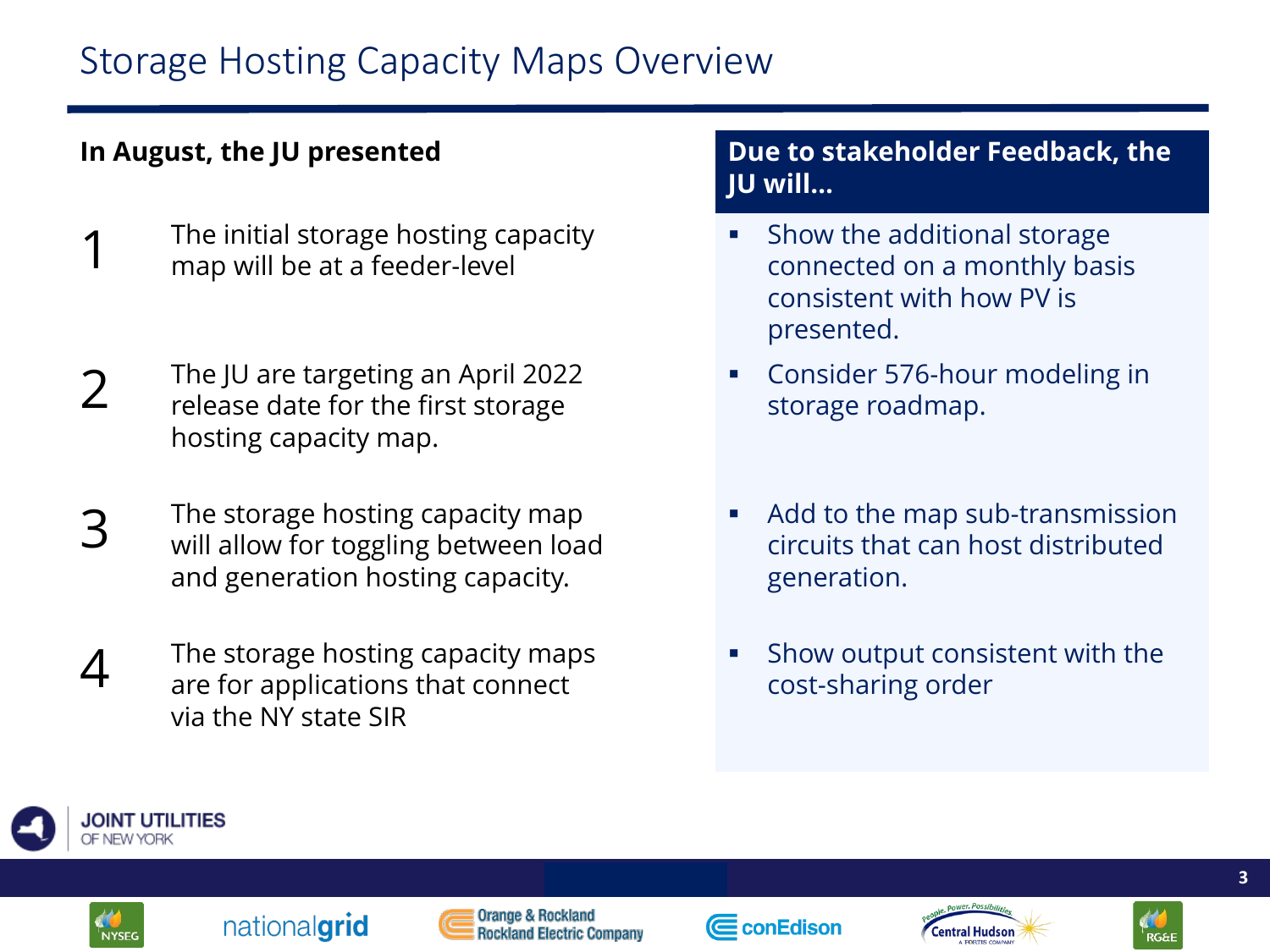### DRAFT Straw Proposal - Storage Hosting Capacity Roadmap





**NYSEG** 

nationalgrid









*draft for discussion* **4**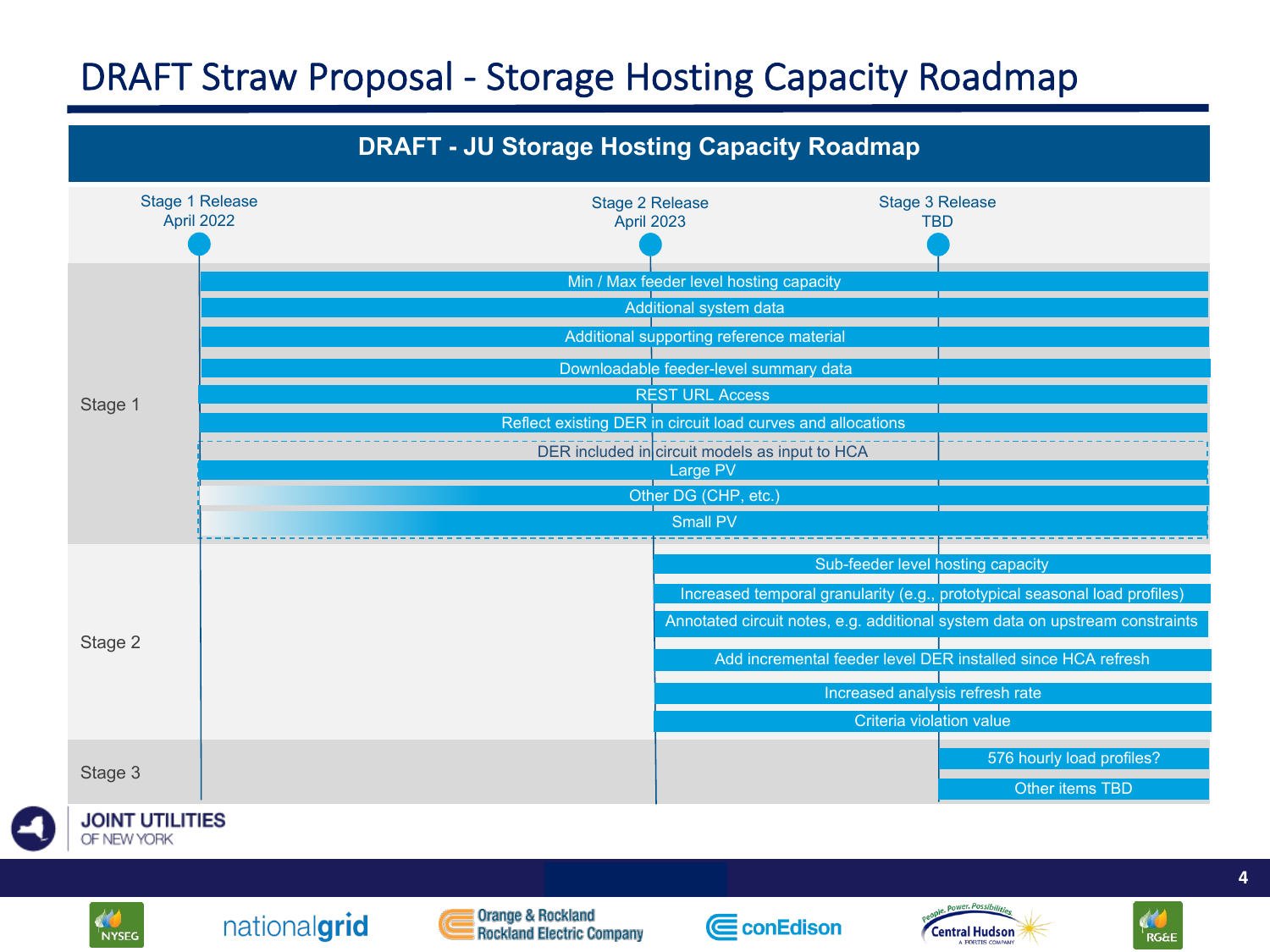### Stage 1 Items – April 2022

| <b>Feeder-Level Hosting Capacity</b><br>(min/max)                            | <b>Additionally, due to stakeholder</b><br>feedback, the JU will                                                                              |
|------------------------------------------------------------------------------|-----------------------------------------------------------------------------------------------------------------------------------------------|
| <b>Additional System Data</b>                                                | post sub-transmission circuits that<br>are available to host distributed<br>generation on their individual<br>portals to help developers best |
| <b>Downloadable Feeder-Level</b><br><b>Summary Data</b>                      | evaluate options for storage<br>connections.                                                                                                  |
| <b>Rest URL Access</b>                                                       | show the additional storage<br>connected on a monthly basis<br>consistent with how PV is<br>presented.                                        |
| <b>Reflect Existing DER in Circuit Load</b><br><b>Curves and Allocations</b> |                                                                                                                                               |









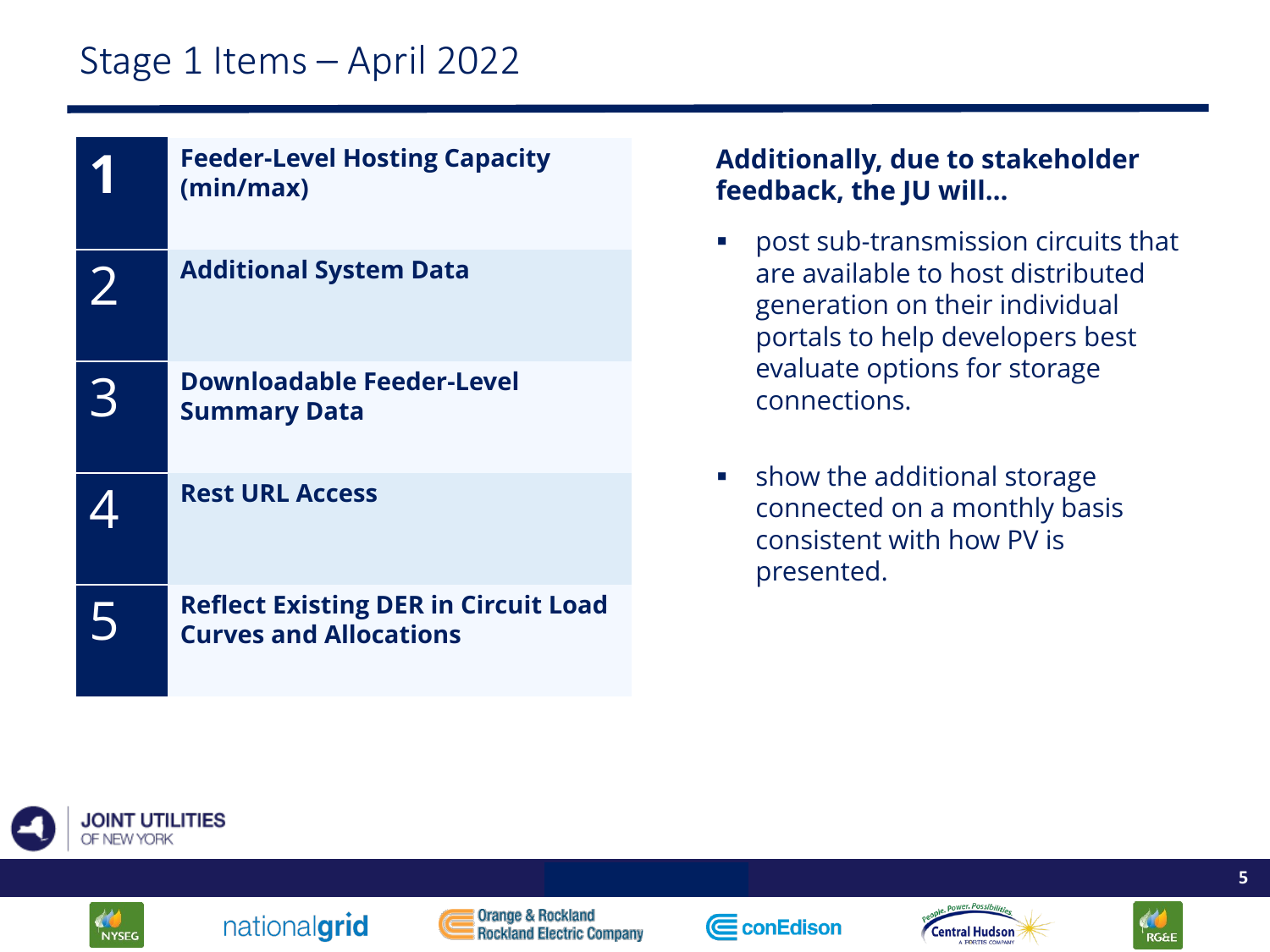### Stage 2 Items – April 2023

 $\Box$ 

|                          | <b>Sub Feeder-level Hosting Capacity (min / max).</b> Amount of load/generation that can be<br>installed at that line section, without significant circuit upgrades, at the time the hosting<br>capacity analysis was performed. |  |
|--------------------------|----------------------------------------------------------------------------------------------------------------------------------------------------------------------------------------------------------------------------------|--|
|                          | <b>Increased Temporal Granularity.</b> Prototypical seasonal load profiles incorporated into<br>hosting capacity analysis.                                                                                                       |  |
| 3                        | <b>Annotated Circuit Notes.</b> Additional info on potential constraints not captured in the<br>analysis, e.g. additional info on substation and transmission-level constraints.                                                 |  |
| $\boldsymbol{\varDelta}$ | <b>Incremental DER Installed Since Last HCA Refresh.</b> The aggregated DG that has been<br>connected on the selected feeder since the listed HCA refresh date.                                                                  |  |
| 5                        | <b>Increased Analysis Refresh Rate, Semi-annual hosting capacity refresh for circuits</b><br>experiencing greater than 500 kW of load since the last refresh.                                                                    |  |
| 6                        | <b>Criteria Violation Value.</b> Min and max hosting capacity by analysis criteria                                                                                                                                               |  |
| OF NEW YORK              | <b>JOINT UTILITIES</b>                                                                                                                                                                                                           |  |
|                          |                                                                                                                                                                                                                                  |  |
| <b>NYSEG</b>             | Orange & Rockland<br>nationalgrid<br>CconEdison<br><b>Central Hudson</b><br><b>Rockland Electric Company</b>                                                                                                                     |  |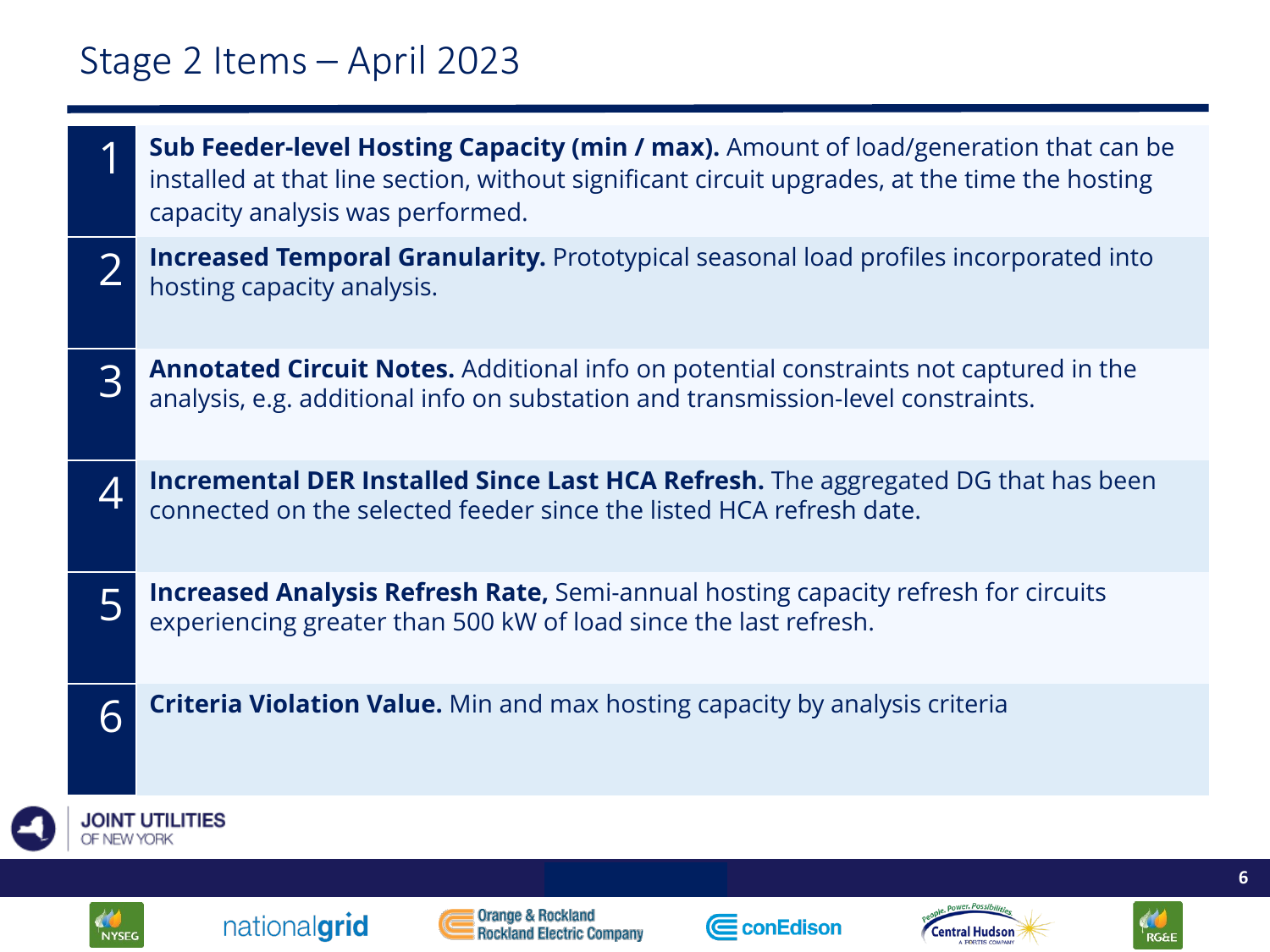- § For consistency, the utilities conduct their hosting capacity analysis using EPRI's DRIVE tool and present their results in the ESRI mapping environment.
- § DRIVE allows each utility to calculate the hosting capacity for their distribution system using EPRI's streamlined methodology.
- § DRIVE's methodology is an accurate means for calculating hosting capacity and includes the functionality for evaluating storage.
- § DRIVE continues to be updated with input from the DRIVE User's Group comprised of a broader group of utilities and EPRI.







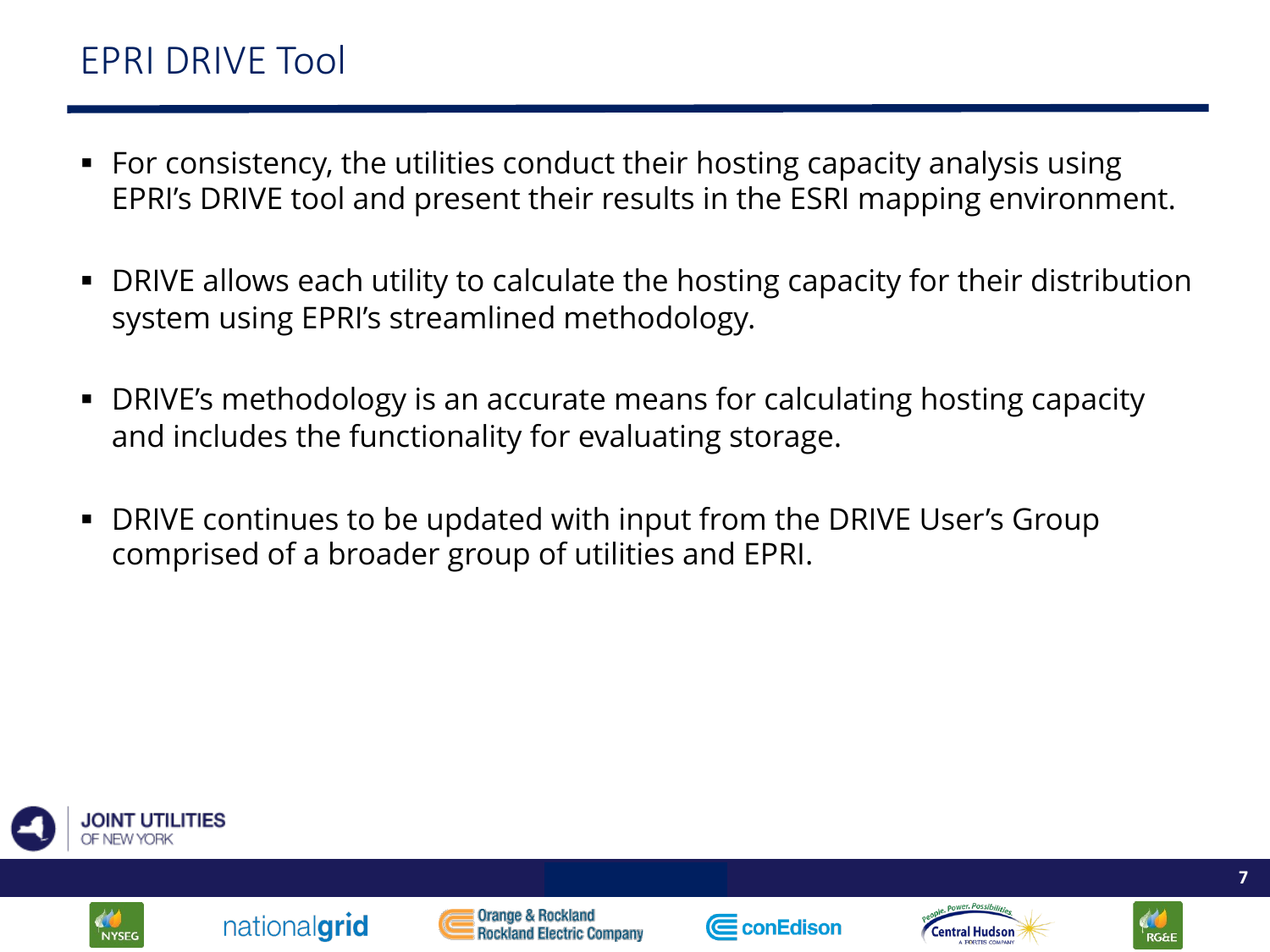### Comparing DER Assumptions and Modelling

| <b>Existing Solar PV Stage 3 HCA Spec:</b>                    |            |                                                                 |                 |                                        |  |                 |            |  |
|---------------------------------------------------------------|------------|-----------------------------------------------------------------|-----------------|----------------------------------------|--|-----------------|------------|--|
| <b>Reflected in circuit load</b><br>curves / load allocations |            | Included in Stage 3 Circuit<br><b>Models as an input to HCA</b> |                 | <b>Stage 3 HCA outputs</b><br>provided |  |                 |            |  |
| <b>Large PV</b>                                               | <b>Yes</b> |                                                                 | <b>Large PV</b> | <b>Yes</b>                             |  | <b>Large PV</b> | <b>Yes</b> |  |
| <b>Small PV</b>                                               | <b>Yes</b> |                                                                 | <b>Small PV</b> | Yes, if<br>possible                    |  | <b>Small PV</b> | <b>No</b>  |  |
| <b>Storage</b>                                                | <b>Yes</b> |                                                                 | <b>Storage</b>  | <b>No</b>                              |  | <b>Storage</b>  | <b>No</b>  |  |
| <b>Other DG</b>                                               | <b>Yes</b> |                                                                 | <b>Other DG</b> | <b>Yes</b>                             |  | <b>Other DG</b> | <b>No</b>  |  |

|    | <b>DRAFT Storage HCA Spec:</b>                                |            |  |                 |                                                                 |                                        |                 |           |  |  |
|----|---------------------------------------------------------------|------------|--|-----------------|-----------------------------------------------------------------|----------------------------------------|-----------------|-----------|--|--|
|    | <b>Reflected in circuit load</b><br>curves / load allocations |            |  |                 | <b>Included in Stage 3 Circuit</b><br>Models as an input to HCA | <b>Stage 3 HCA outputs</b><br>provided |                 |           |  |  |
|    | <b>Large PV</b>                                               | <b>Yes</b> |  | <b>Large PV</b> | <b>Yes</b>                                                      |                                        | <b>Large PV</b> | <b>No</b> |  |  |
|    | <b>Small PV</b>                                               | Yes        |  | <b>Small PV</b> | Yes, if<br>possible                                             |                                        | <b>Small PV</b> | <b>No</b> |  |  |
|    | <b>Storage</b>                                                | <b>Yes</b> |  | <b>Storage</b>  | <b>Yes</b>                                                      |                                        | <b>Storage</b>  | Yes       |  |  |
| J) | <b>Other DG</b>                                               | <b>Yes</b> |  | <b>Other DG</b> | Yes                                                             |                                        | <b>Other DG</b> | No        |  |  |
|    | OF INEW YURK                                                  |            |  |                 |                                                                 |                                        |                 |           |  |  |





i Orange & Rockland<br>I Rockland Electric Company





*draft for discussion* **8**

 $\frac{d}{dR}$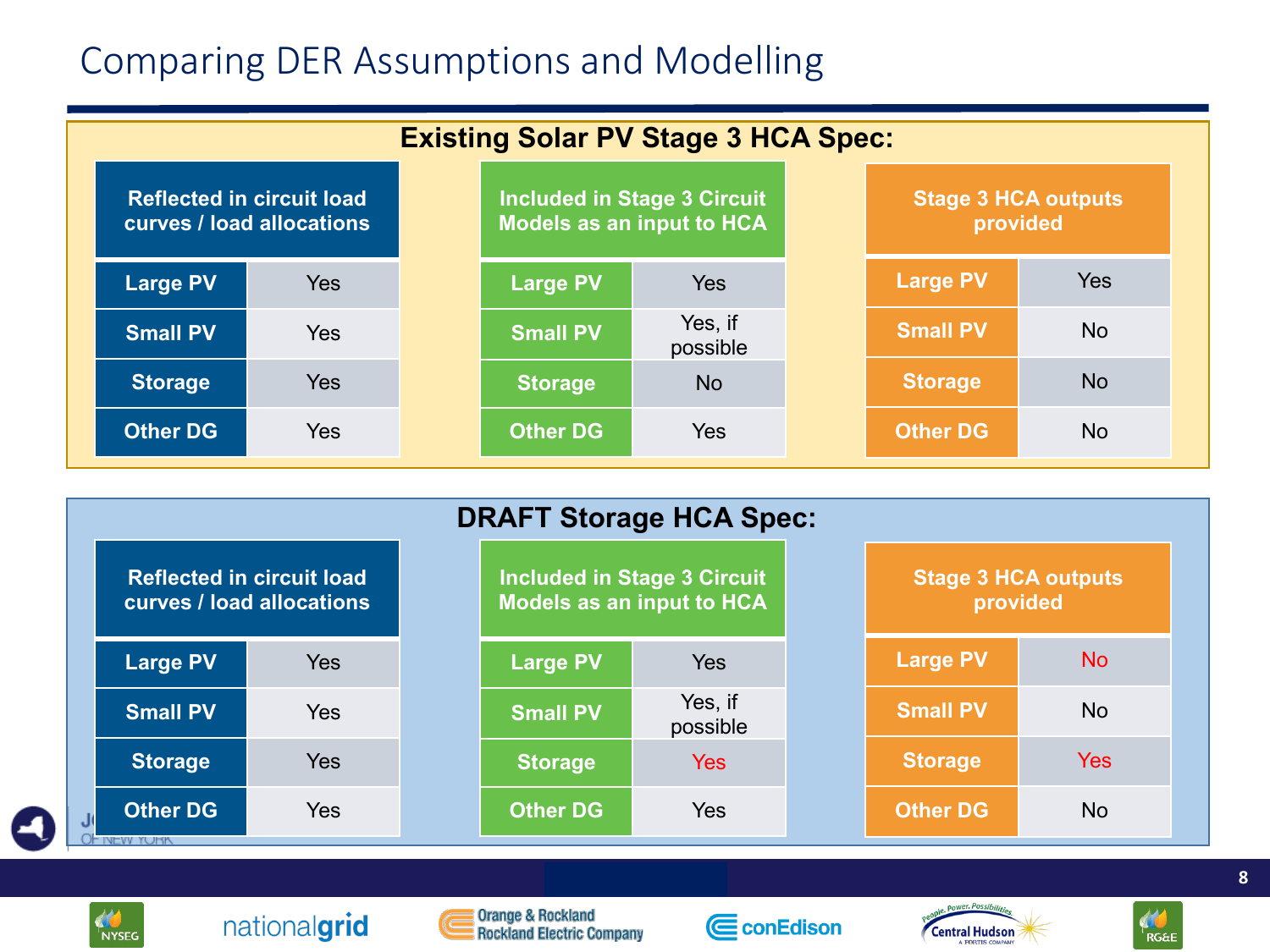### Approach to Creating Separate Displays for Load and Generation

§ Providing separate displays for load and generation hosting capacity should help initially address requests for greater transparency on the analysis criteria violation.



*Note: The min/max generation criteria will be specific to storage and not solar PV. This includes changes in fault current contribution and potential voltage changes.*









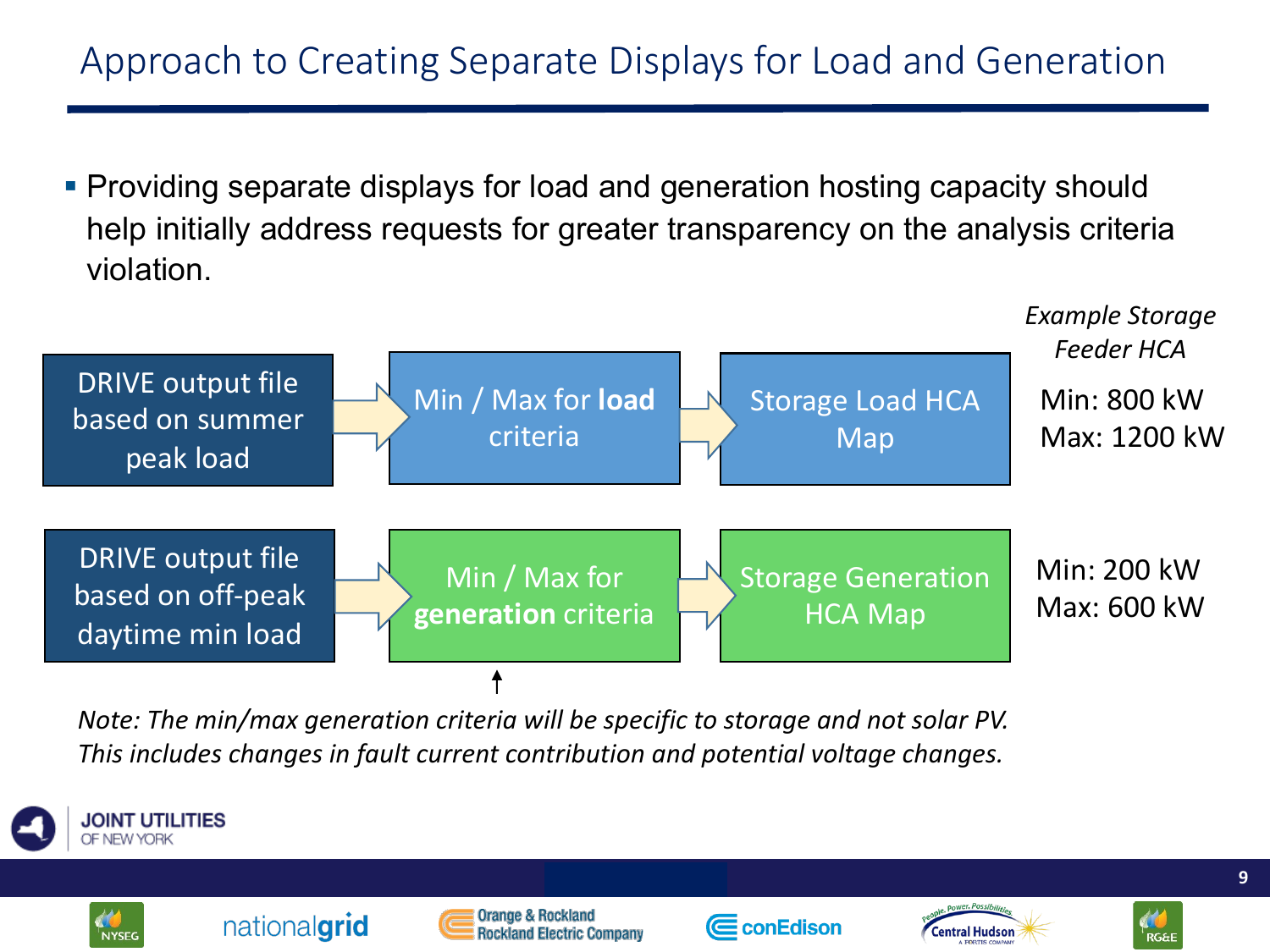## Load HCA - JU DRIVE Criteria and Settings Assumptions

### **DRIVE Tool Settings by Utility with Recommended EPRI Threshold Settings**

| <b>Category</b>   | <b>Criteria</b>                                | <b>Central</b><br><b>Hudson</b> | Con<br>Edison | <b>National</b><br>Grid | <b>NYSEG</b><br><b>&amp; RG&amp;E</b> | Orange and<br><b>Rockland</b> | <b>Hosting Capacity Threshold</b> |
|-------------------|------------------------------------------------|---------------------------------|---------------|-------------------------|---------------------------------------|-------------------------------|-----------------------------------|
| <b>Voltage</b>    | Primary Over-Voltage                           | <b>No</b>                       | <b>No</b>     | <b>No</b>               | <b>No</b>                             | <b>No</b>                     | 1.05 Vpu voltage magnitude        |
|                   | <b>Primary Under-Voltage</b>                   | <b>Yes</b>                      | <b>Yes</b>    | <b>Yes</b>              | <b>Yes</b>                            | Yes                           | 0.95 Vpu voltage magnitude        |
|                   | <b>Primary Voltage Deviation</b>               | Yes                             | Yes           | Yes                     | Yes                                   | Yes                           | 3% voltage change                 |
|                   | <b>Regulator Voltage</b><br>Deviation          | <b>Yes</b>                      | <b>No</b>     | Yes                     | Yes                                   | Yes                           | 50% of bandwidth at<br>regulators |
| <b>Loading</b>    | Thermal for Charging<br>(Demand)               | <b>Yes</b>                      | <b>Yes</b>    | Yes                     | <b>Yes</b>                            | Yes                           | 100% normal rating                |
|                   | <b>Thermal for Discharging</b><br>(Generation) | <b>No</b>                       | <b>No</b>     | <b>No</b>               | <b>No</b>                             | <b>No</b>                     | 100% normal rating                |
| <b>Protection</b> | Unintentional Islanding*                       | No.                             | <b>No</b>     | <b>No</b>               | <b>No</b>                             | <b>No</b>                     | 67% minimum loading               |

*\*To be evaluated in DRIVE at the feeder head only, but not to be included in the results affecting the heat mapping. The minimum hosting capacity as determined by the unintentional islanding criteria is to be added as a separate item in the data pop-up. The 67% minimum loading threshold is to be used as a proxy for the Sandia screens.*



**JOINT UTILITIES** OF NEW YORK



**Orange & Rockland Rockland Electric Company** 







*draft for discussion* **10**

**RG&E**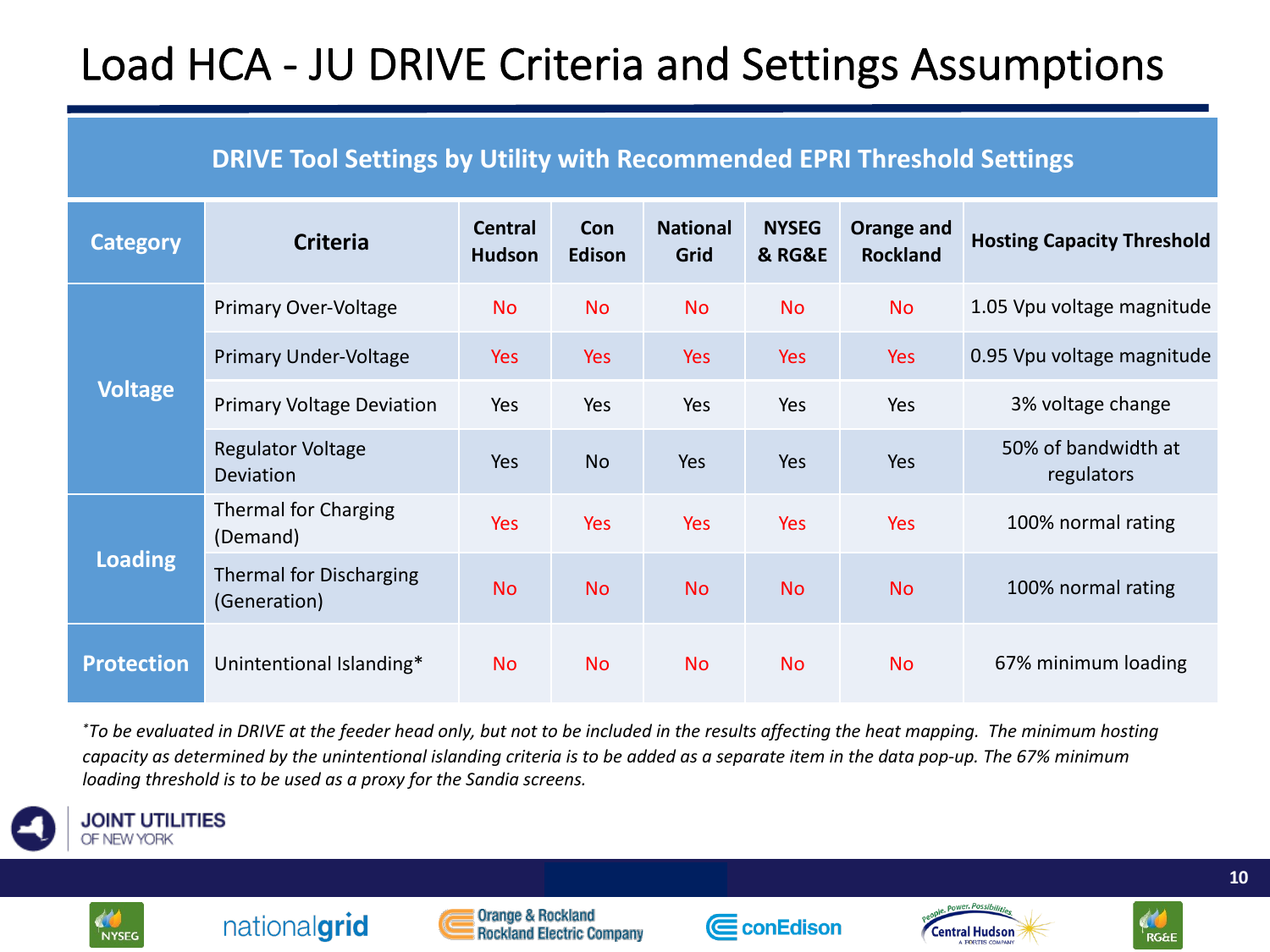### Generation HCA - JU DRIVE Criteria and Settings Assumptions

### **DRIVE Tool Settings by Utility with Recommended EPRI Threshold Settings**

| <b>Category</b>   | <b>Criteria</b>                                | Central<br><b>Hudson</b> | Con<br>Edison | <b>National</b><br>Grid | <b>NYSEG</b><br><b>&amp; RG&amp;E</b> | Orange and<br><b>Rockland</b> | <b>Hosting Capacity Threshold</b> |
|-------------------|------------------------------------------------|--------------------------|---------------|-------------------------|---------------------------------------|-------------------------------|-----------------------------------|
|                   | Primary Over-Voltage                           | <b>Yes</b>               | Yes           | Yes                     | Yes                                   | Yes                           | 1.05 Vpu voltage magnitude        |
|                   | <b>Primary Under-Voltage</b>                   | <b>No</b>                | <b>No</b>     | <b>No</b>               | <b>No</b>                             | <b>No</b>                     | 0.95 Vpu voltage magnitude        |
| <b>Voltage</b>    | <b>Primary Voltage Deviation</b>               | Yes                      | Yes           | Yes                     | Yes                                   | Yes                           | 3% voltage change                 |
|                   | <b>Regulator Voltage</b><br><b>Deviation</b>   | Yes                      | <b>No</b>     | Yes                     | Yes                                   | Yes                           | 50% of bandwidth at<br>regulators |
| <b>Loading</b>    | Thermal for Charging<br>(Demand)               | <b>No</b>                | <b>No</b>     | <b>No</b>               | <b>No</b>                             | <b>No</b>                     | 100% normal rating                |
|                   | <b>Thermal for Discharging</b><br>(Generation) | Yes                      | Yes           | Yes                     | Yes                                   | Yes                           | 100% normal rating                |
| <b>Protection</b> | Unintentional Islanding*                       | <b>Yes</b>               | Yes           | Yes                     | Yes                                   | Yes                           | 67% minimum loading               |

*\*To be evaluated in DRIVE at the feeder head only, but not to be included in the results affecting the heat mapping. The minimum hosting capacity as determined by the unintentional islanding criteria is to be added as a separate item in the data pop-up. The 67% minimum loading threshold is to be used as a proxy for the Sandia screens.*



**JOINT UTILITIES** OF NEW YORK



**Orange & Rockland Rockland Electric Company** 







**RG&E**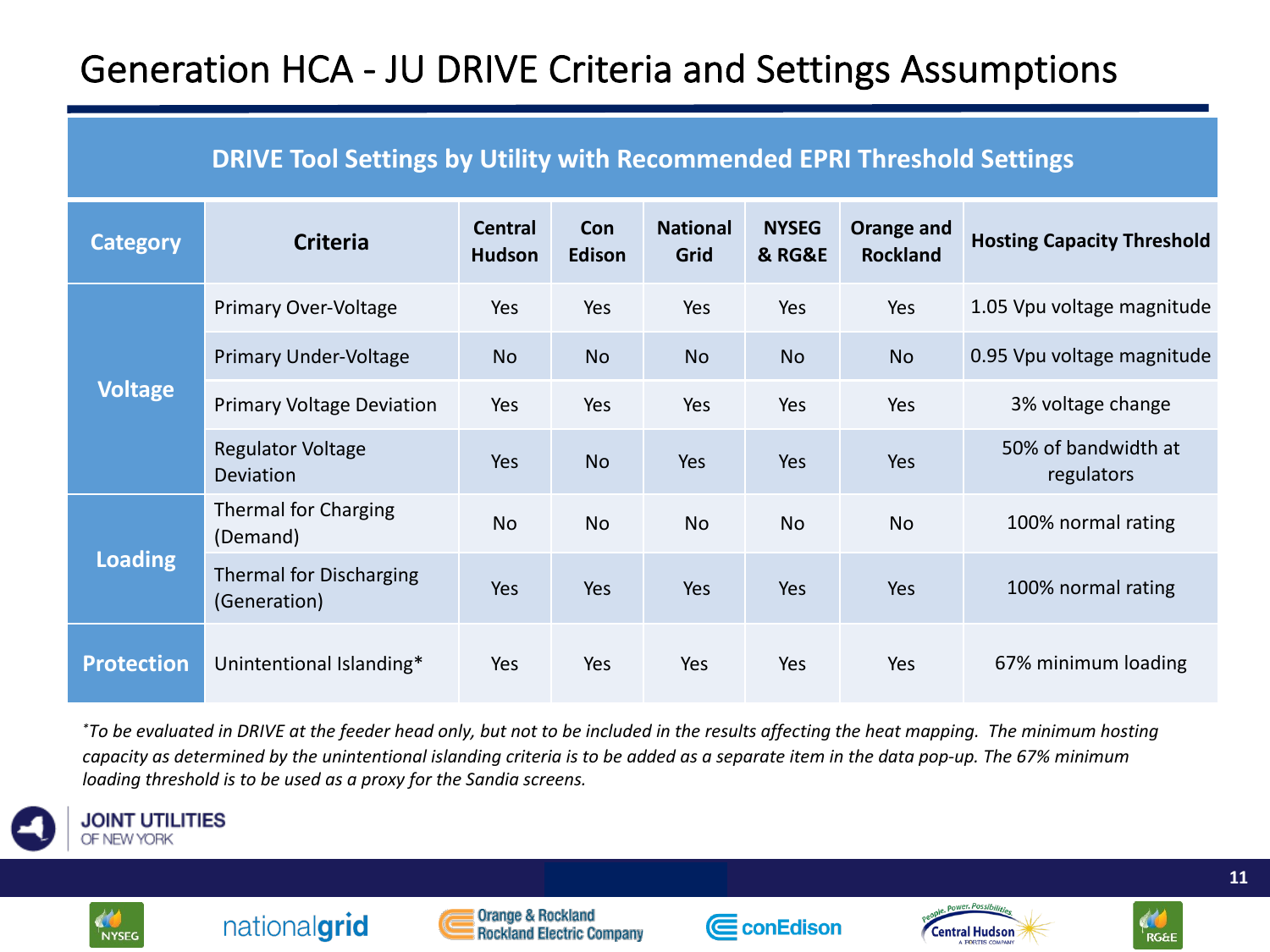## Recent Order Approving Cost-Sharing Mechanism

- The recent "Order Approving Cost-sharing Mechanism And Making Other Findir "Cost Sharing Order" was issued on July 16, 2021.
- Joint Utilities consulted with stakeholders through the IPWG to determine infore regarding utility planned upgrades
	- Information added to the Hosting Capacity Maps was due for Commission Octobe[r 14, 2021.](https://documents.dps.ny.gov/public/Common/ViewDoc.aspx?DocRefId=%7b73FC964F-A7C2-45D0-BB06-8FB2720F9C5C%7d)
- Order signaled the hosting capacity maps should show for projects within the Corder Project Queue (where construction will take longer than 24 months)
	- § Location of a utility's planned upgrade
	- § Anticipated impact of incremental hosting capacity of the upgrade

**E**conEdison

**Central Hudson** 

§ Proposed in-service date of the upgrade

nationalgrid

**NYSEG** 

Known or estimated costs of the incremental hosting capacity



**Rockland Electric Company**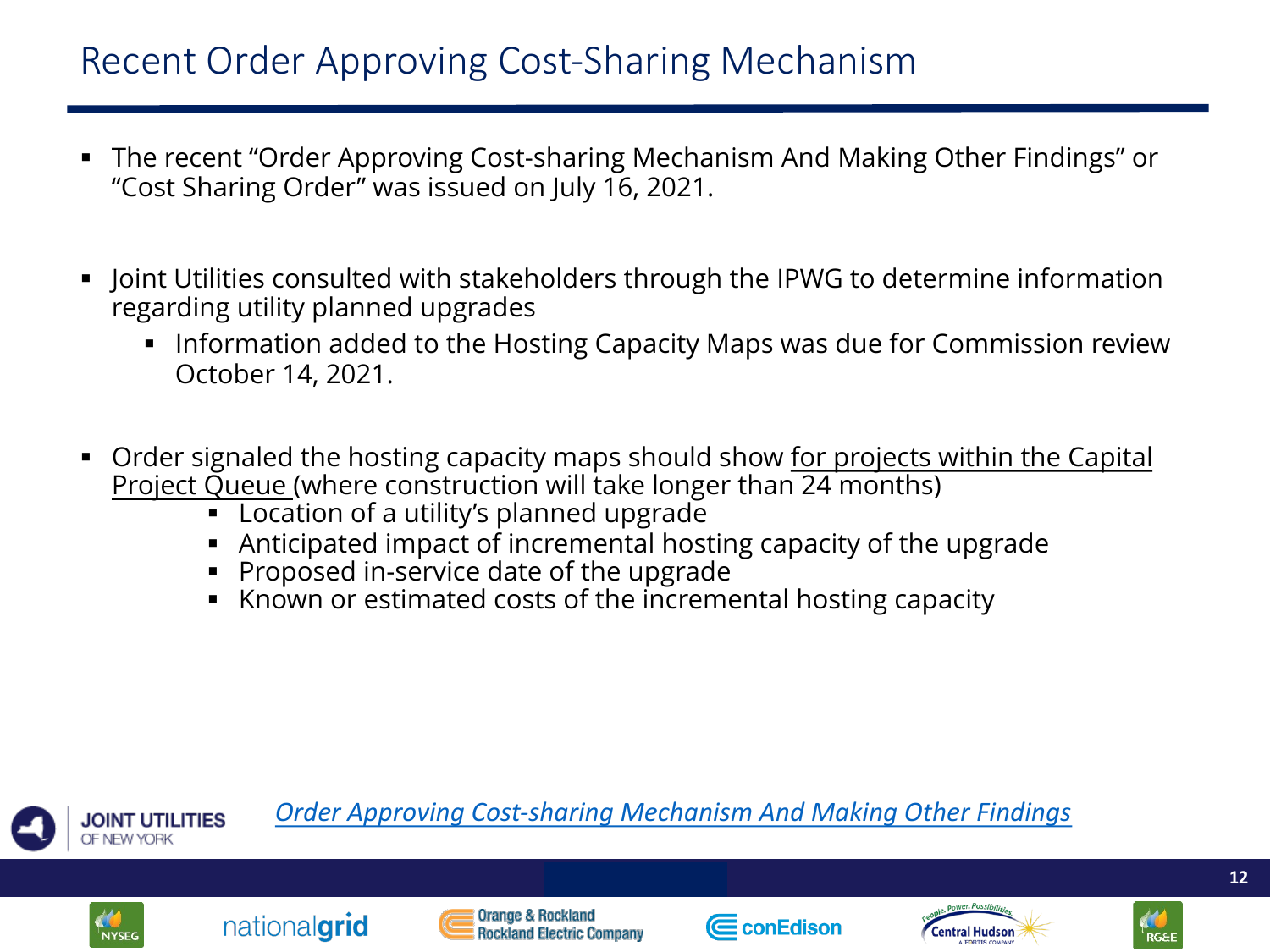## Cost-Sharing Mechanism: Display

§ Cost sharing locations will be identified at the substation level in a different color. Users will also be able to filter for all cost sharing jobs at the substation level.













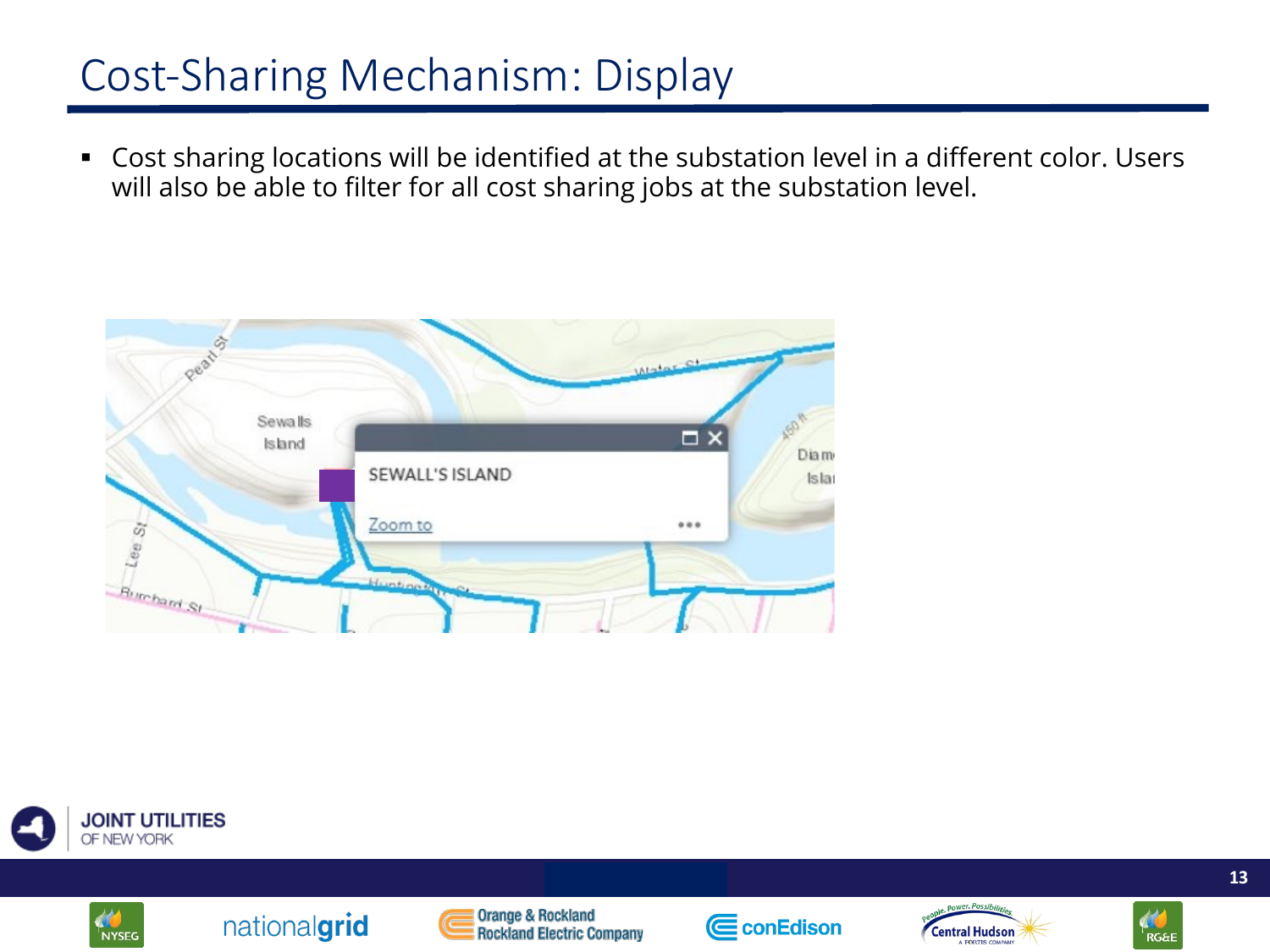### Cost-Sharing Mechanism: Draw-down Items

**Substation –** A planned upgrade's location

nationalgrid

**NYSEG** 

- **E** Hosting Capacity Upgrade -Anticipated impact of project in terms of capacity availability
- **Anticipated Service Date The in-service date of** the upgrade



**Rockland Electric Company** 

**∈**conEdison

**Hosting Capacity for 3PH Overhead Conductors: 610** 

**Central Hudson** 

**RG&E**